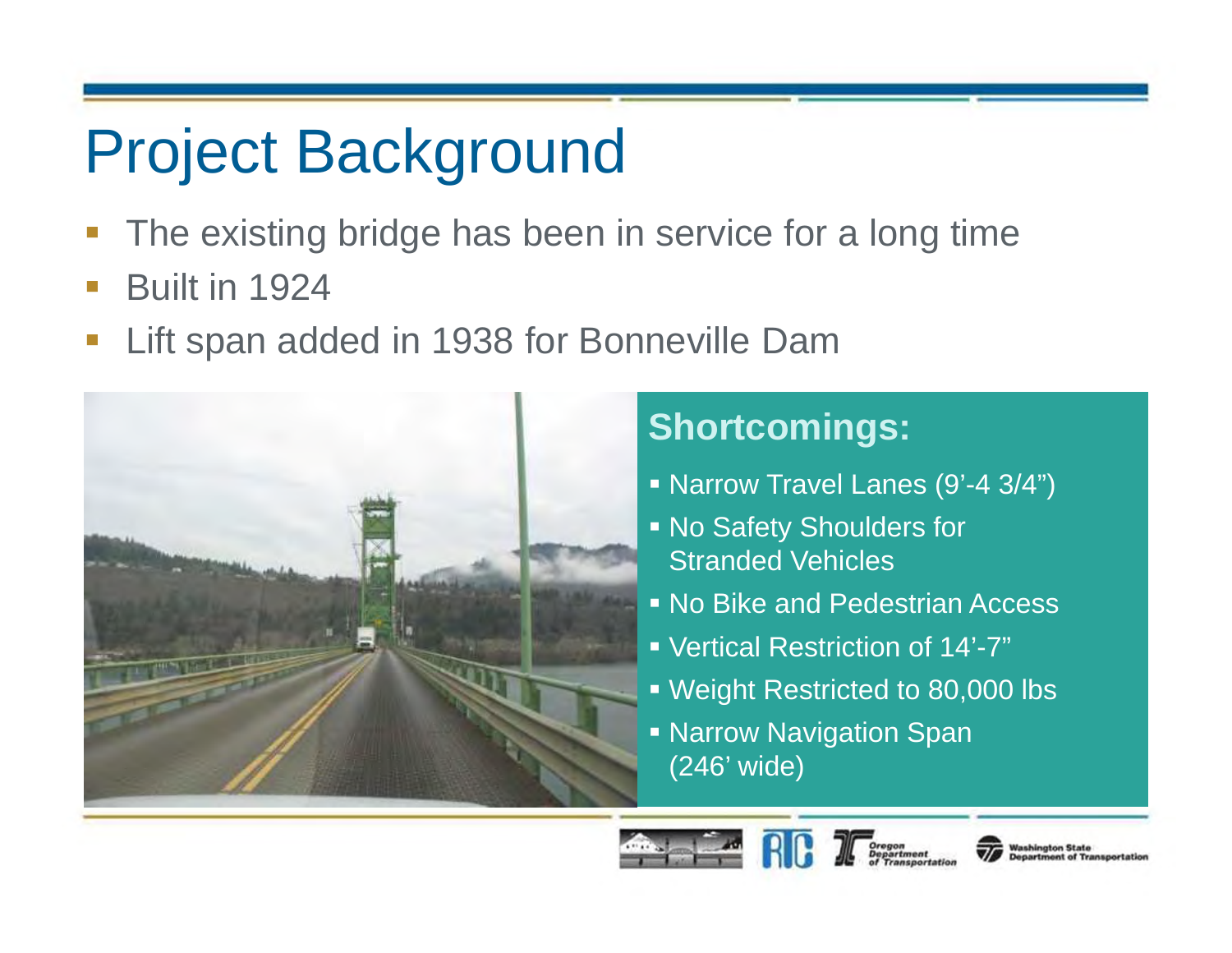### Role of the Bridge

- $\Box$  Provides residents and businesses with **cross-river access**
- Supports the **movement of goods and services** in the region
- Provides access to **recreational attractions** and **tourism**
- $\mathbb{R}^3$ Provides access for **emergency services**

The bridge provides a vital link to the communities and any disruption of bridge service would have a detrimental impact on the regional economy.



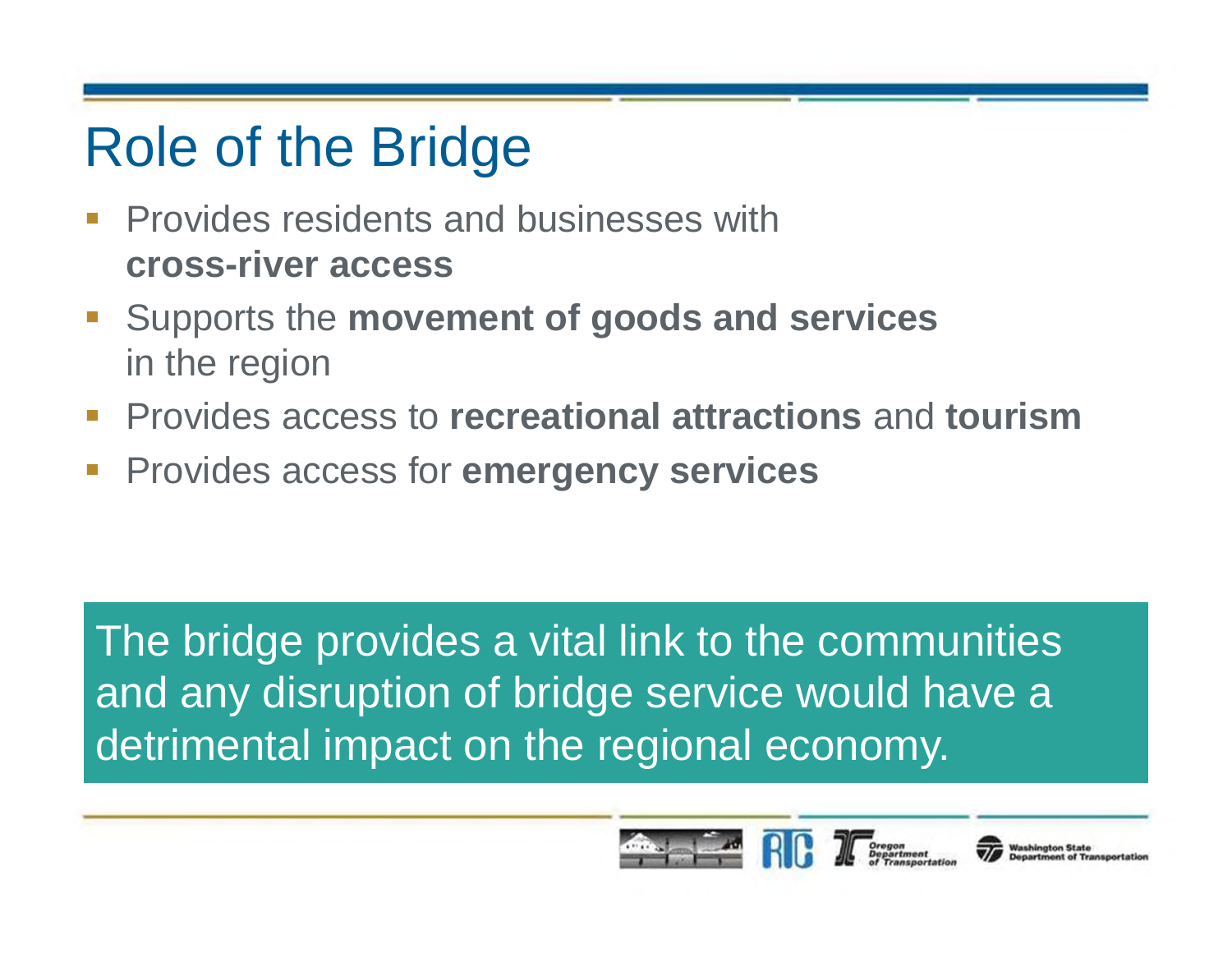### 2004 Feasibility Study and Draft EIS

- $\mathbb{R}^3$ Basis for current TS&L study
- $\mathbb{R}^3$  Recommended bridge alignment is just west of the existing bridge:



- $\overline{\phantom{a}}$  Three bridge types to be evaluated:
	- Steel girder bridge
	- Concrete segmental box girder bridge
	- $\mathcal{C}^{\mathcal{A}}$ Steel tied arch bridge

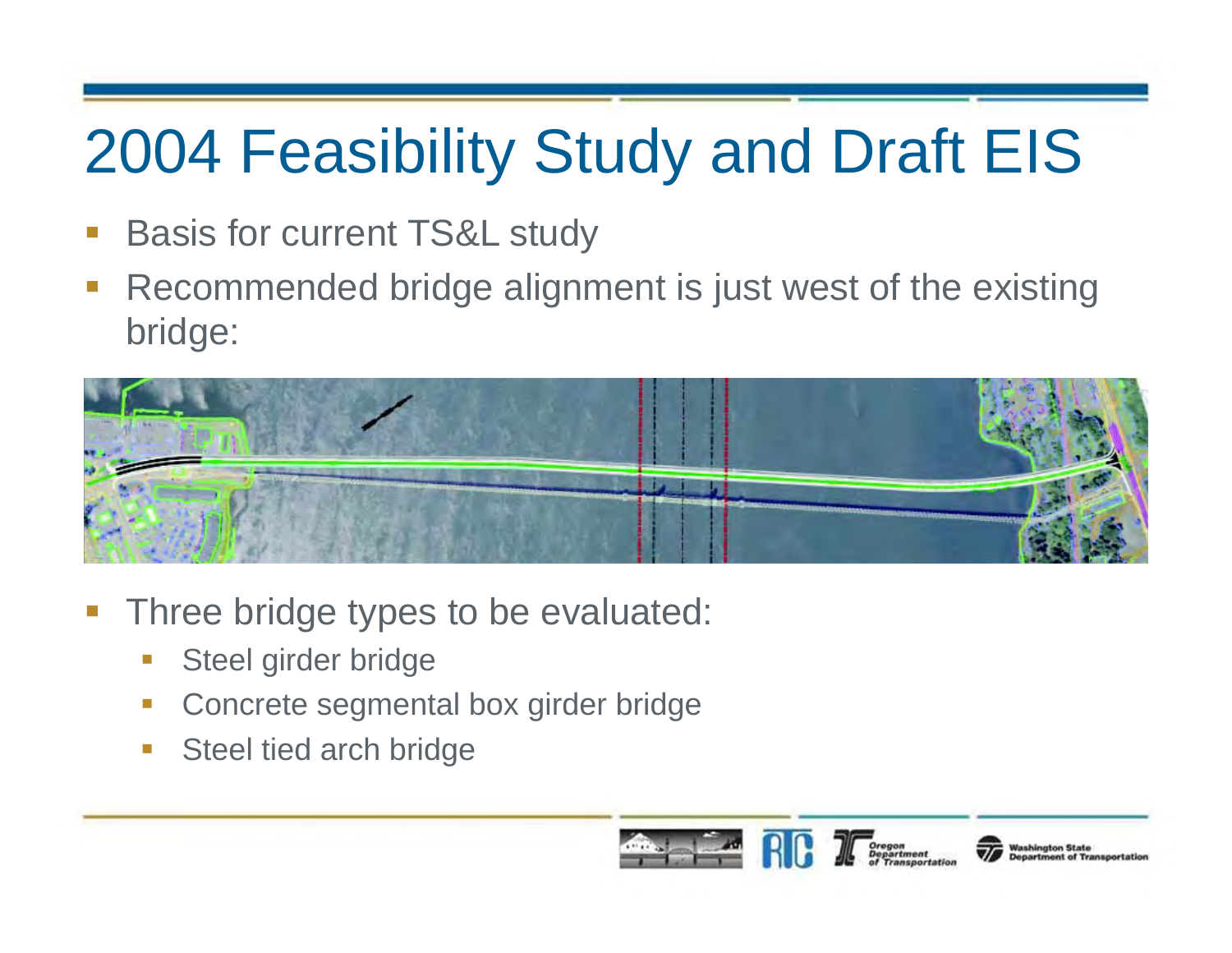# Bridge Type, Size and Location Study

- $\mathcal{L}_{\mathcal{A}}$  Collected data to further the engineering:
	- $\Box$ Ground survey
	- Subsurface exploration and testing
	- Ŧ Geophysical survey
	- Bathymetric survey
- $\mathbb{R}^3$  Design criteria defined the section



MAIN SPAN TYPICAL SECTION

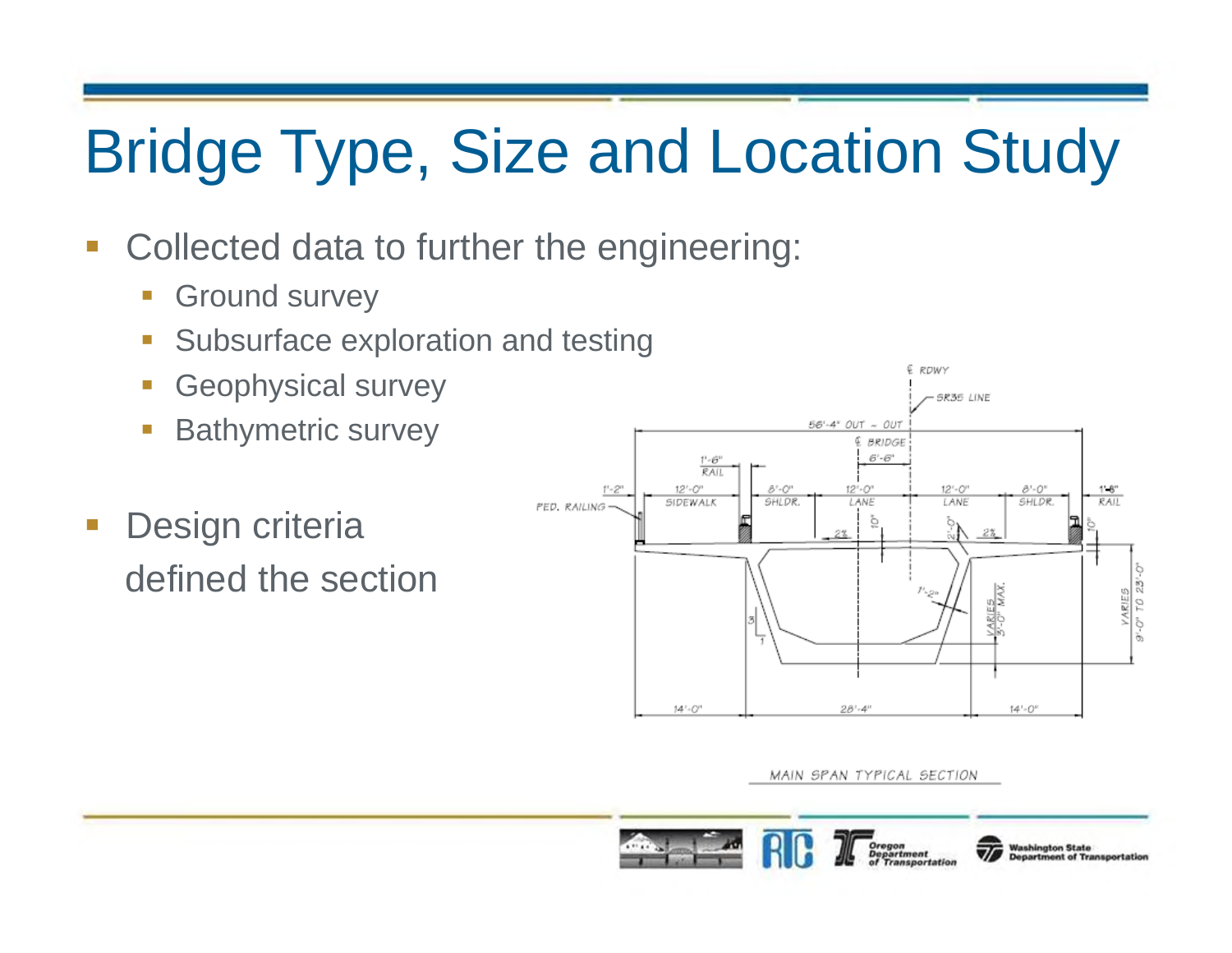### Evaluation of Three Bridge Types

Each alternative was evaluated against the weighted criteria

| <b>Weighting</b> | <b>Evaluation Criteria</b>        | <b>Steel</b><br><b>Girder</b> | <b>Segmental</b><br><b>Box</b> | <b>Tied</b><br><b>Arch</b> |
|------------------|-----------------------------------|-------------------------------|--------------------------------|----------------------------|
| 4%               | Design Criteria                   | X                             | X                              |                            |
| 40%              | Cost                              |                               | X                              |                            |
| 12%              | Construction                      |                               | X                              |                            |
| 12%              | <b>Risk</b>                       | X                             | X                              |                            |
| 13%              | <b>Bridge Aesthetics</b>          | X                             | X                              |                            |
| 10%              | <b>Impact to Recreation Users</b> |                               | X                              |                            |
| 9%               | <b>Natural Environment</b>        |                               | X                              |                            |

**100%**

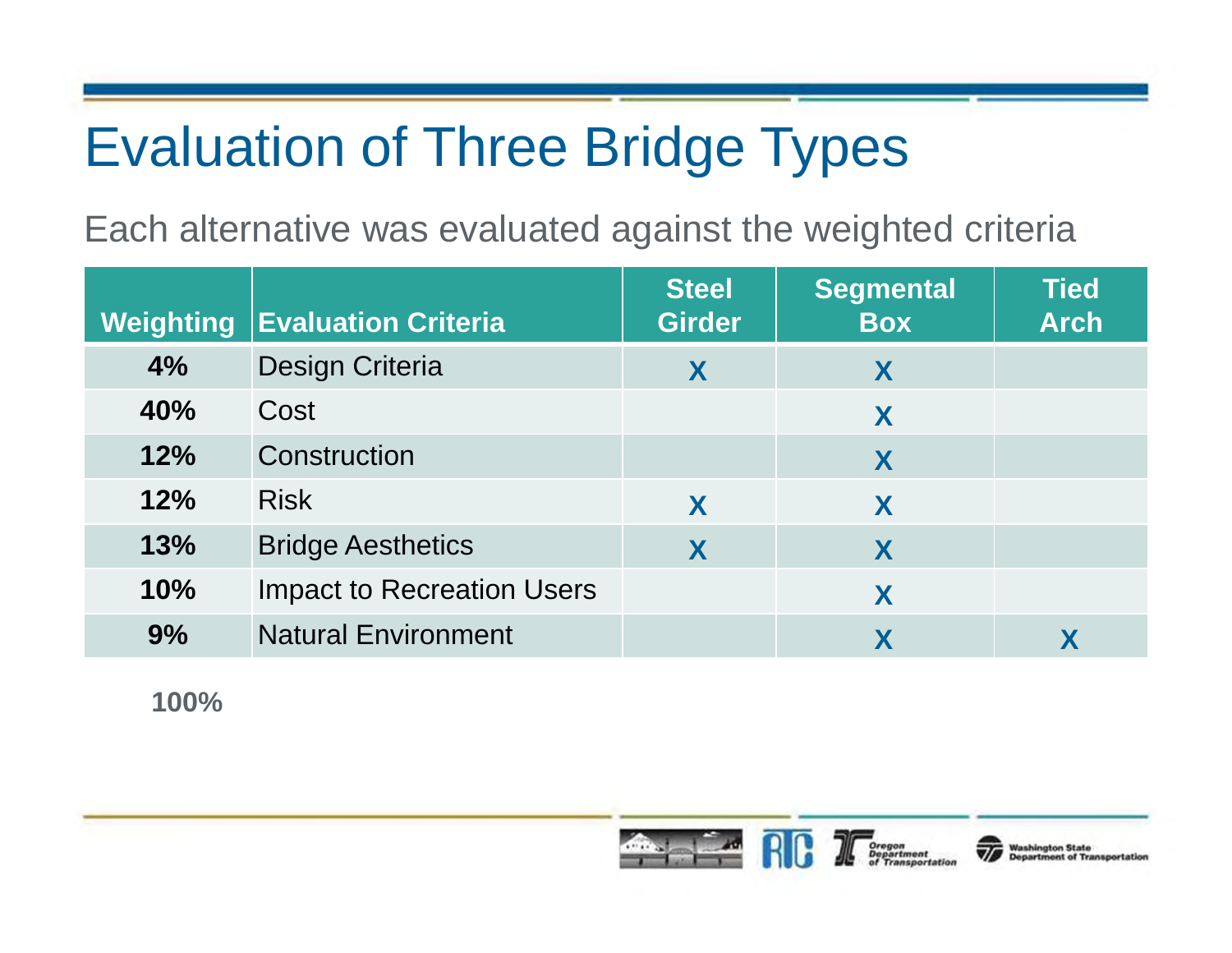### Recommendation

- $\mathbb{R}^3$  Concrete segmental box girder bridge type
- $\overline{\phantom{a}}$  Two 12-foot travel lanes and 8-foot shoulders
- $\mathbb{R}^n$  12-foot multi-use path on the west side of the bridge
- **Concrete deck**
- $\mathbb{R}^3$ Hourglass-shaped piers
- $\mathbb{R}^n$ Two pedestrian overlooks
- $\mathbb{R}^3$  Aesthetic treatment at entry points and multi-use path
- $\overline{\phantom{a}}$  450-foot main span for navigation clearance

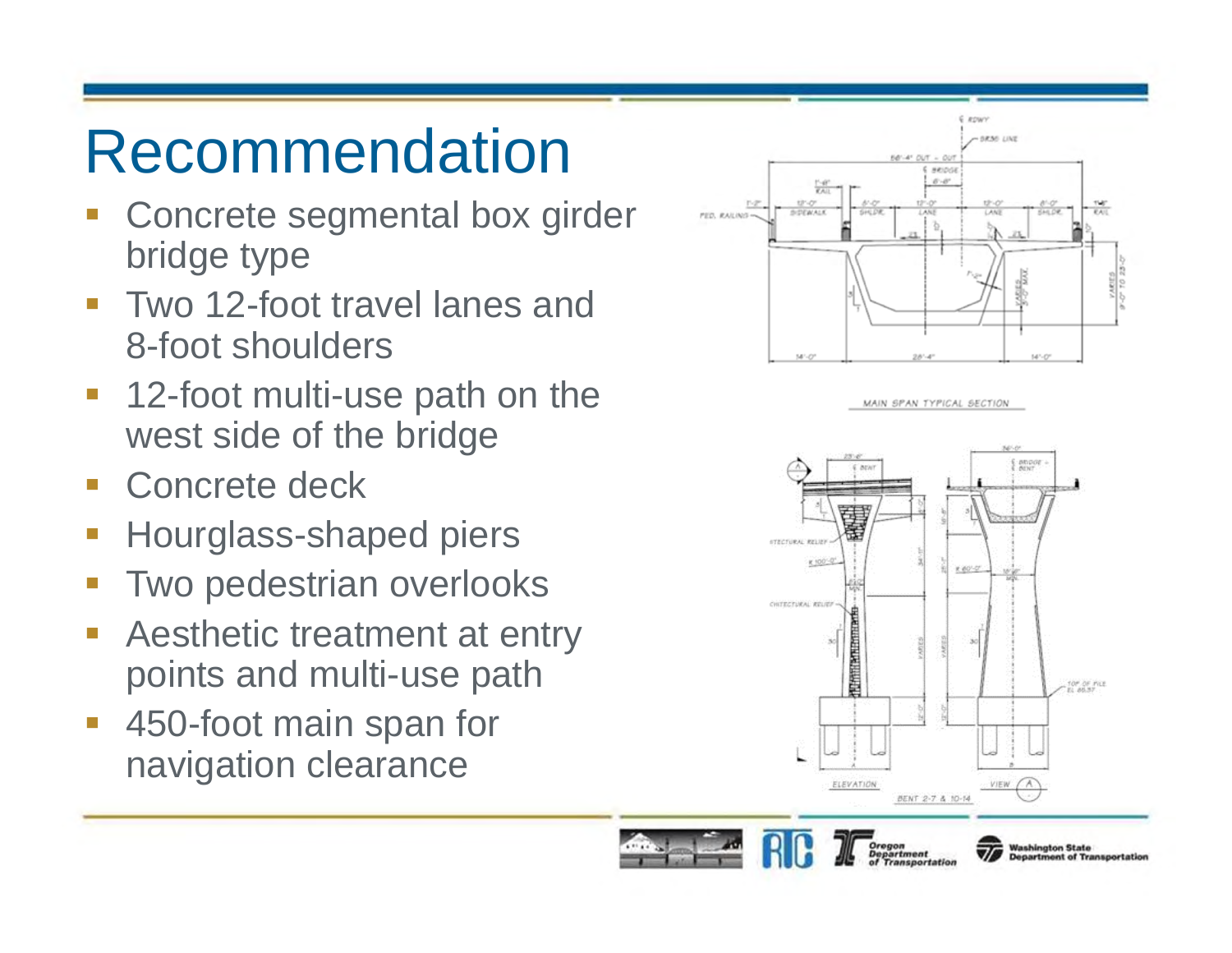Artist rendering of the concrete segmental box girder bridge - from Oregon, looking toward Washington



**Washington State** int of Tra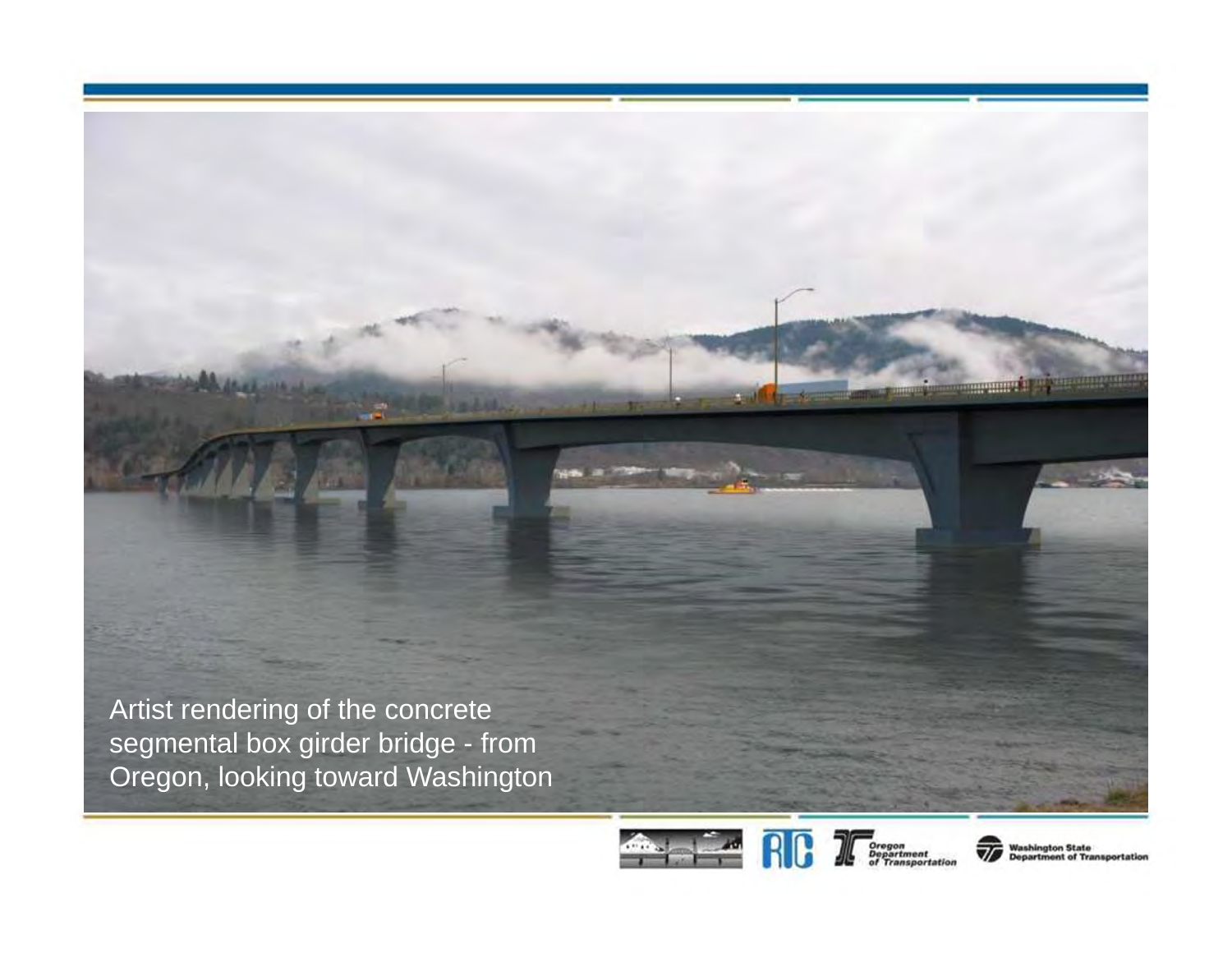





**Washington State<br>Department of Transportation**  $\overline{\mathscr{U}}$